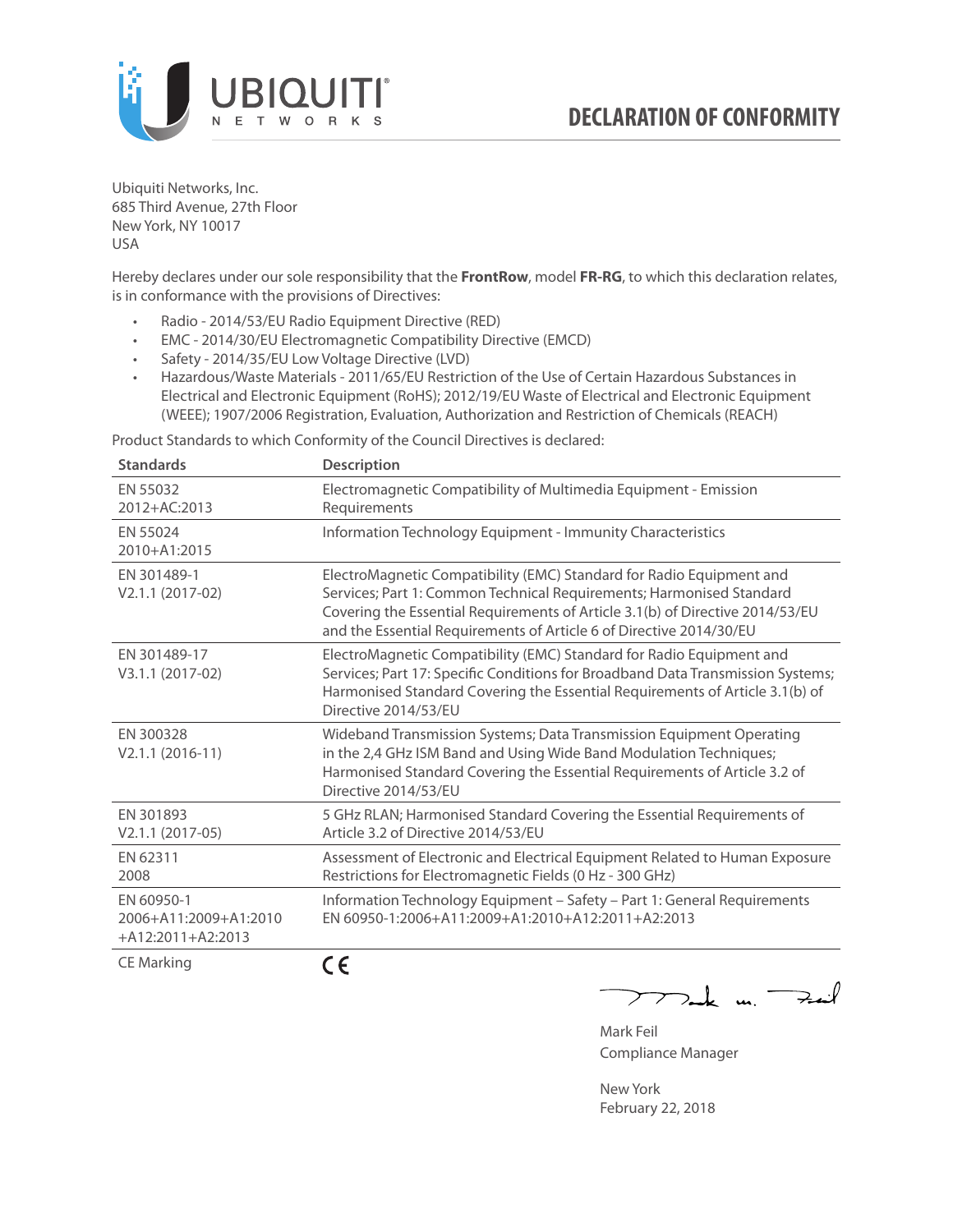

## **български** [Bulgarian]

С настоящото UBIQUITI NETWORKS декларира, че този тип радиосъоръжение FR-RG е в съответствие с Директива 2014/53/ЕС.

## **Hrvatski** [Croatian]

UBIQUITI NETWORKS ovime izjavljuje da je radijska oprema tipa FR-RG u skladu s Direktivom 2014/53/EU.

## **Čeština** [Czech]

Tímto UBIQUITI NETWORKS prohlašuje, že typ rádiového zařízení FR-RG je v souladu se směrnicí 2014/53/EU.

## **Dansk** [Danish]

Hermed erklærer UBIQUITI NETWORKS, at radioudstyrstypen FR-RG er i overensstemmelse med direktiv 2014/53/EU.

## **Nederlands** [Dutch]

Hierbij verklaar ik, UBIQUITI NETWORKS, dat het type radioapparatuur FR-RG conform is met Richtlijn 2014/53/EU.

## **English**

Hereby, UBIQUITI NETWORKS declares that the radio equipment type FR-RG is in compliance with Directive 2014/53/EU.

## **Eesti keel** [Estonian]

Käesolevaga deklareerib UBIQUITI NETWORKS, et käesolev raadioseadme tüüp FR-RG vastab direktiivi 2014/53/EL nõuetele.

## **Suomi** [Finnish]

UBIQUITI NETWORKS vakuuttaa, että radiolaitetyyppi FR-RG on direktiivin 2014/53/EU mukainen.

## **Français** [French]

Le soussigné, UBIQUITI NETWORKS, déclare que l'équipement radioélectrique du type FR-RG est conforme à la directive 2014/53/UE.

## **Deutsch** [German]

Hiermit erklärt UBIQUITI NETWORKS, dass der Funkanlagentyp FR-RG der Richtlinie 2014/53/EU entspricht.

## **Ελληνικά** [Greek]

Με την παρούσα ο/η UBIQUITI NETWORKS, δηλώνει ότι ο ραδιοεξοπλισμός FR-RG πληροί την οδηγία 2014/53/ΕΕ.

# **Magyar** [Hungarian]

UBIQUITI NETWORKS igazolja, hogy a FR-RG típusú rádióberendezés megfelel a 2014/53/EU irányelvnek.

## **Íslenska** [Icelandic]

Hér með lýsir UBIQUITI NETWORKS yfir því að FR-RG er í samræmi við tilskipun 2014/53/ESB.